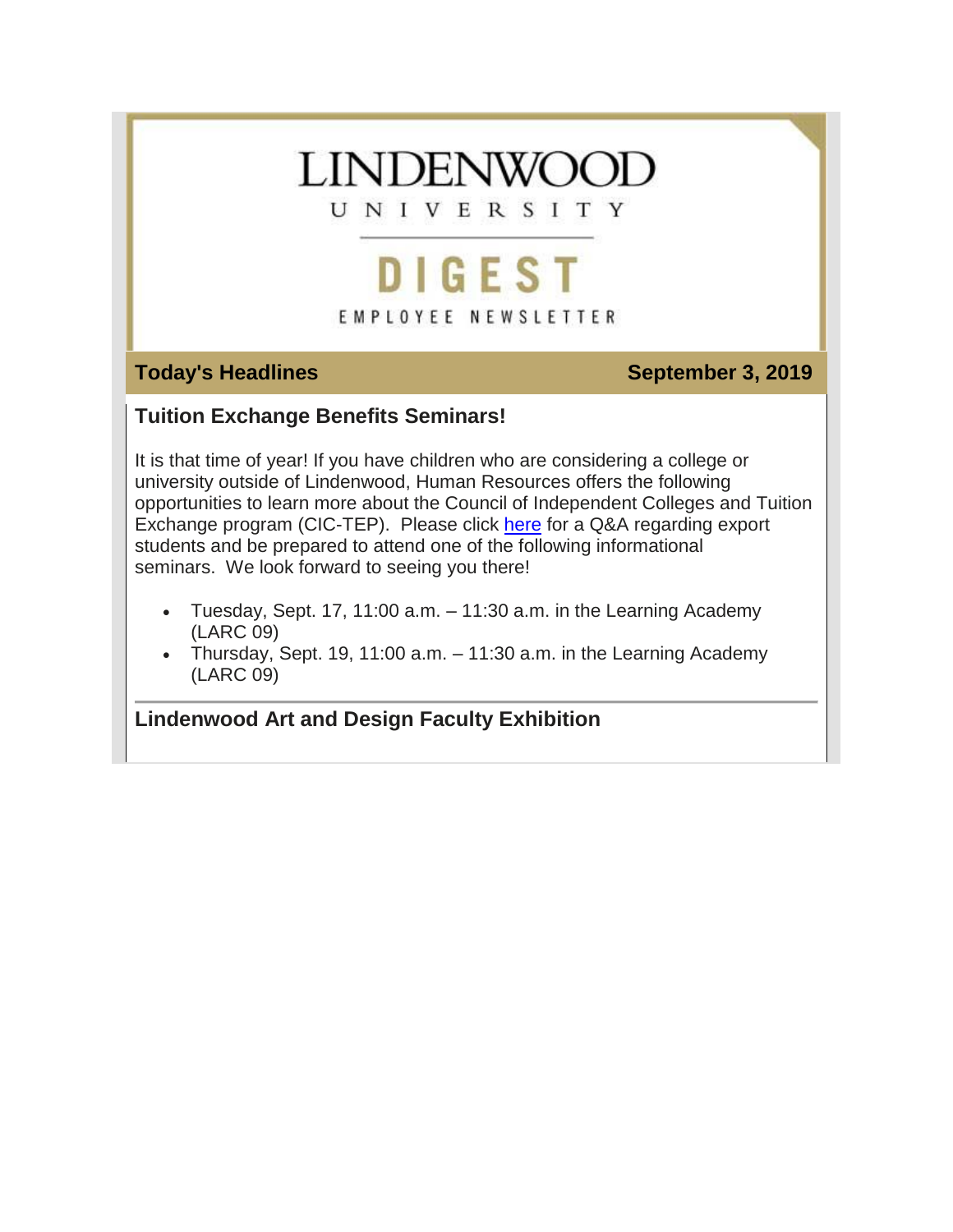The School of Arts, Media, and Communications is pleased to present, as the first exhibition of the Boyle Family Gallery season, the Lindenwood Art and Design Faculty Exhibition in the J. Scheidegger Center's Boyle Family Gallery, August 26 through September 27. The exhibition features over 50 artworks by full and part-time faculty in the brand new Art and Design program. Artwork represented in digital and analog formats includes graphic design, fashion design, web design, silkscreen, painting, ceramics, sculpture, photography, and jewelry. An opening reception and gallery talk will be held in the gallery on Thursday, September 5, from 6:00 to 8:00 p.m., where exhibiting artists will discuss their artworks. Refreshments will be served, and the reception is free and open to the public. For further information, contact Boyle Family Gallery Director John Troy at [jtroy@lindenwood.edu.](mailto:jtroy@lindenwood.edu)



#### **AMC Faculty Recognized as Adobe Campus Leader**

Congratulations to School of Arts, Media, and Communications Associate Professor Erica Blum. A member of the Art & Design faculty, Blum was recently recognized as an Adobe Campus Leader.



"Adobe Campus Leaders are innovative primary, secondary, and higher education faculty members at accredited institutions who are thought leaders using Adobe tools on their school, district, or university campus(es)," according to Adobe. "They are advocates for educator-driven professional development and support colleagues and students in developing creative problem-solving skills."

In addition, Blum is also an Adobe Partner by Design, meaning she is a member of "an innovative community of higher education instructors that teach art and design courses at accredited institutions. Together, they share best practices in art and design, and support students in dynamic careers through creative problem solving. There are only 83 PBDs as of this moment."

Blum is also an Adobe Certified Associate in Graphic Design and Illustration using Adobe Illustrator, Print and Digital Publication using Adobe InDesign, and Visual Design using Adobe Photoshop. These important designations give our faculty the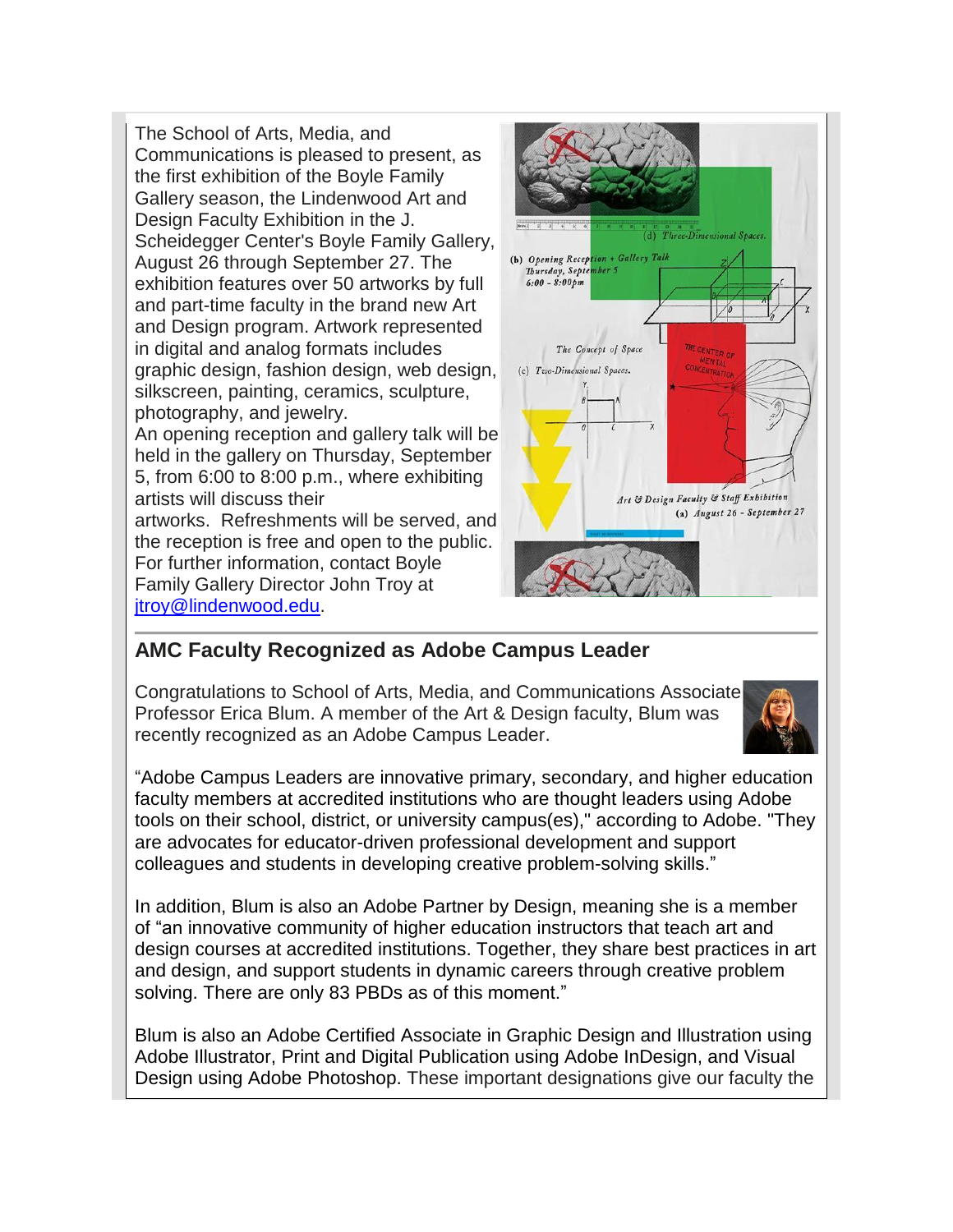resources they need to provide Art & Design students with the most up-to-date technology and techniques, shaping a truly experiential learning environment.

#### **LINDENW** U NIVE R S T Y Ι

### LEARNING ACADEMY

The Lindenwood Learning Academy is thrilled to announce the 2019-2020 Employee Fellowship recipients. This fall, the Lindenwood Learning Academy Employee Fellows will continue to provide opportunities for all employees to develop in the following areas: Communications; Diversity, Equity, and Inclusion; Leadership and Supervision; Service Excellence; and technology proficiency. The fellows advocate for, support, and guide the Lindenwood Learning Academy during their tenure and serve as an ongoing resource to their colleagues throughout the Lindenwood system in the areas of their fellowships.

Please join us in congratulating the 2019-2020 Employee Fellows and stay tuned for the upcoming professional development opportunities they will offer. You can find all Learning [Academy](https://hes32-ctp.trendmicro.com/wis/clicktime/v1/query?url=https%3a%2f%2fcustapp.marketvolt.com%2flink%2fui6C5WfCUF%3fCM%3d1385157854%26X%3d70525052&umid=603f8ccd-f196-4242-9fe8-350f99f6d60a&auth=bc7ac43e330fa629f0cfb11786c85e83c10d06b8-e7921f86f88ea5d4de18712c515359381e4080b1) offerings here.

#### **2019-2020 Employee Fellows**

Betsy Feutz, Service Excellence Employee Fellow Casey Finnell, Leadership and Supervision Employee Fellow Elizabeth Snell, Communications Employee Fellow Jen Spellazza, DEI Employee Fellow Michael Leary, Communications Employee Fellow

#### **The Learning Academy welcomes you to join The Real Experience. Real Success. Challenge!**

The Real Experience. Real Success. Challenge, led by Faculty Fellow Brittany Weiss, is a completely online experience meant to introduce faculty to technology and ideas into the classroom. Faculty will earn points for participating, and at the end of the challenge, prizes will be awarded to the top three earners.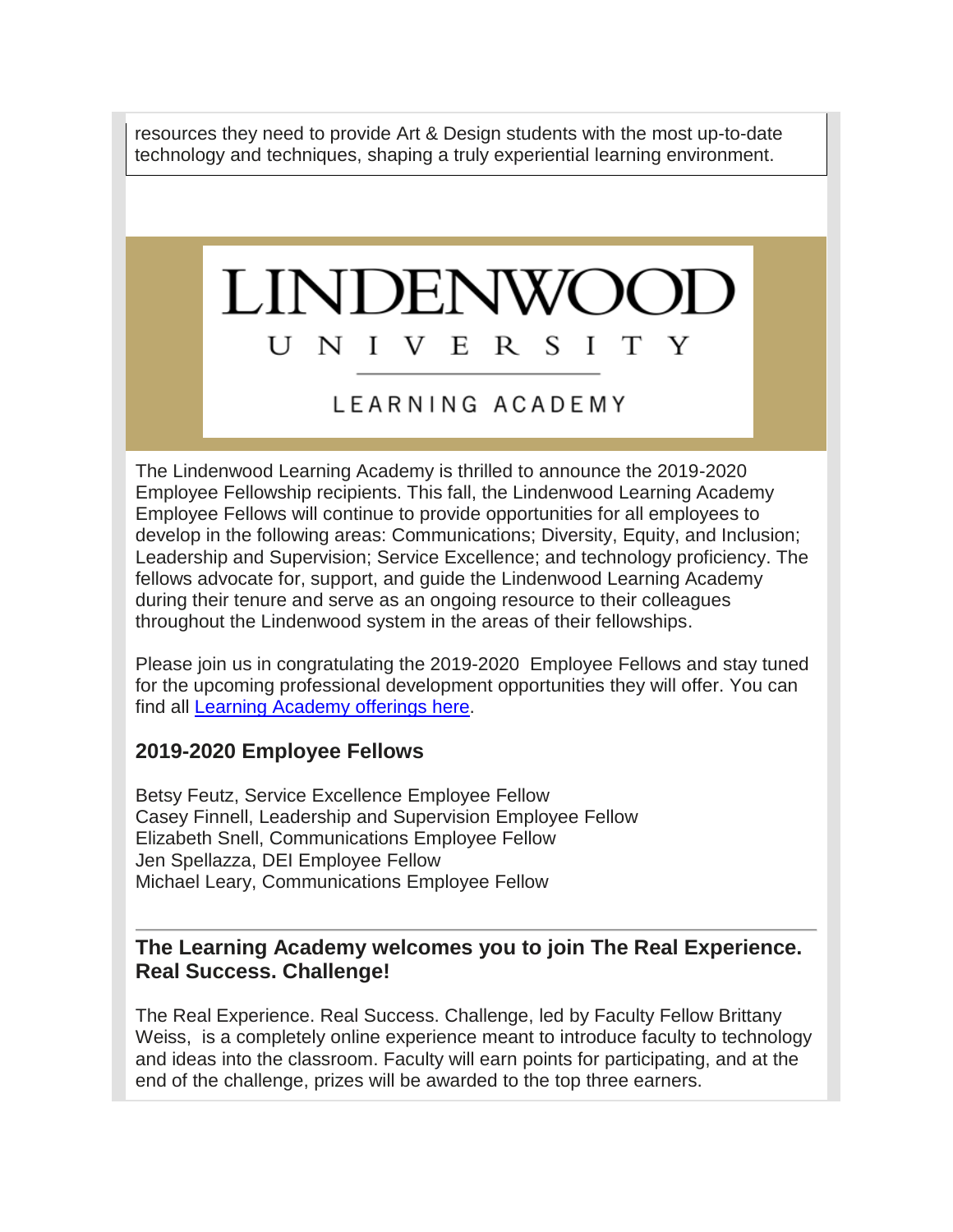Enjoy the video below introducing Level 1 for the first task, which launched today.

#### Task 1 Level 1: [Infographics](https://hes32-ctp.trendmicro.com/wis/clicktime/v1/query?url=https%3a%2f%2fcustapp.marketvolt.com%2flink%2ffzzH6QfBsQ%3fCM%3d1385157854%26X%3d70525052&umid=603f8ccd-f196-4242-9fe8-350f99f6d60a&auth=bc7ac43e330fa629f0cfb11786c85e83c10d06b8-9e47456a7c7eb5263a26b62c9fbf48436d8c138e) Video

Join the Real Experience. Real Success. Challenge today by filling out the [registration](https://hes32-ctp.trendmicro.com/wis/clicktime/v1/query?url=https%3a%2f%2fcustapp.marketvolt.com%2flink%2faQRQd67SeE%3fCM%3d1385157854%26X%3d70525052&umid=603f8ccd-f196-4242-9fe8-350f99f6d60a&auth=bc7ac43e330fa629f0cfb11786c85e83c10d06b8-099e25e5fd8925090f25ca47b09b10a069079273) form.

#### **WOW! I Want To Take That Class!**

Faculty Fellows Drs. Robyne Elder and Lynda Leavitt host a podcast called, "WOW! I want to take that class!," and if you have not taken the time to check it out, you should! They have over 100 downloads worldwide! We believe there are so many great courses here at Lindenwood University, designed by our faculty, it's time we share and learn from each other! Join them as they interview faculty members to learn about their individualized approaches in the



classroom, how they apply instructional strategies and deliver innovative lessons. You don't want to miss these informative and inspiring conversations! Their latest episode features Dr. Joe Alsobrook and his insights on designing online courses. Listen now on the [Learning](https://hes32-ctp.trendmicro.com/wis/clicktime/v1/query?url=https%3a%2f%2fcustapp.marketvolt.com%2flink%2fnuDlRFA6vy%3fCM%3d1385157854%26X%3d70525052&umid=603f8ccd-f196-4242-9fe8-350f99f6d60a&auth=bc7ac43e330fa629f0cfb11786c85e83c10d06b8-6f7bfa7e3d7c4e2810f5e25e233a508e2b4eda18) Academy [webpage.](https://hes32-ctp.trendmicro.com/wis/clicktime/v1/query?url=https%3a%2f%2fcustapp.marketvolt.com%2flink%2fnuDlRFA6vy%3fCM%3d1385157854%26X%3d70525052&umid=603f8ccd-f196-4242-9fe8-350f99f6d60a&auth=bc7ac43e330fa629f0cfb11786c85e83c10d06b8-6f7bfa7e3d7c4e2810f5e25e233a508e2b4eda18)

#### **Upcoming Learning Academy Events: [Click](https://hes32-ctp.trendmicro.com/wis/clicktime/v1/query?url=https%3a%2f%2fcustapp.marketvolt.com%2flink%2fui6C5WfCUF%3fCM%3d1385157854%26X%3d70525052&umid=603f8ccd-f196-4242-9fe8-350f99f6d60a&auth=bc7ac43e330fa629f0cfb11786c85e83c10d06b8-e7921f86f88ea5d4de18712c515359381e4080b1) Here to Register**

#### **Implicit Bias Training: September 13, 9-11 a.m. Evans Commons, Multipurpose Room**

Implicit Bias Training is an interactive workshop designed to define implicit bias, demonstrate common forms of implicit bias and the potential impact on the university community, provide resources on campus, and allow participants to examine their own assumptions and privilege.

#### **Is Service Learning Right For Me? September 16, 3-4:30 p.m., Learning Academy (LARC Rm. 09)**

Prior to adopting a service learning project in your course, it is important to consider if service learning is an appropriate pedagogical method for you. Join Faculty Fellow Dr. Julie Turner and learn how to take inventory of your current and future course goals and objectives, develop a service learning plan, evaluate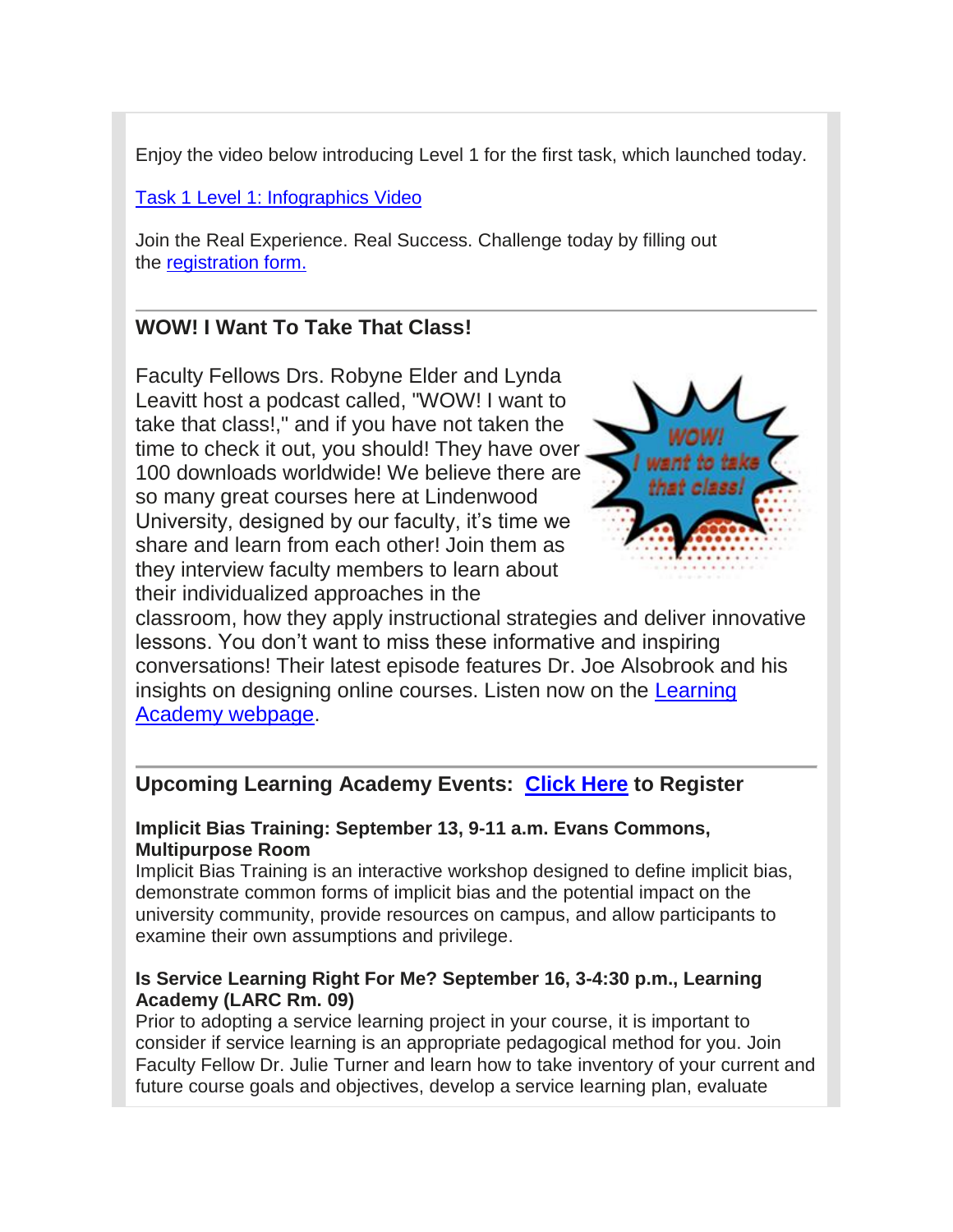service learning objectives and risk considerations, become familiar with available resources, and determine what needs to be done next.

**Getting to Know Story Maps: September 17, 12-12:30 p.m., LARC Rm. 217** Looking for something beyond PowerPoint to create dynamic, interactive presentations? Interested in "flipping" your classroom and searching for quality resources for students to engage with outside of class? Come to this session on Story Maps to learn how to access Esri's extensive gallery of existing presentations and learn how to create and save your own Story Map.

#### **DEI Unconference: Practical Considerations of Equity and Inclusion on Campus: September 24, 2:30-4:25 p.m. in Harmon Hall, Dunseth**

The Inaugural DEI Unconference will explore faculty, staff, and administrators' roles in effecting social change to foster an inclusive campus community. There will be an opening session and then three 25-minute workshops. The workshops are

> • Syllabi and Grading through a DEI/Accessibility lens: A Practical Unconference Session

Session moderator: Dr. Melissa Ridley Elmes

This session will consist of discussion centered on how to apply a DEI lens to our course design, syllabus presentation, and assignments and assessments. The discussion will be moderated by one of the co-chairs of the DEI task force. Topics will be audience-raised, but may include reviewing your course design, syllabus and/or assignments, and assessment for implicit bias and micro-aggressive language; implementing universal accessibility practices to course design and assignment and assessment design; and similar. Participants with specific concerns related to a drafted syllabus or assignment may wish to bring a hard copy of the document in question to the session for "real-time" discussion and suggestions on how to revise with DEI principles in mind.

Catch the Fire

Session moderators: Dr. Stephanie Afful and Cathy Hart How do we continue the engagement in DEI work and encourage others to do the same? In this session, participants will think about how identity (our own and the students we work with) can affect our experience on campus. Furthermore, participants will "spark" discussion on how we can build an inclusive community and light the fire in others.

University Resources

Session moderators: Dr. Shane Williamson and Kelly Moyich This session will provide participants with university resources, policies, and procedures regarding diversity and inclusion.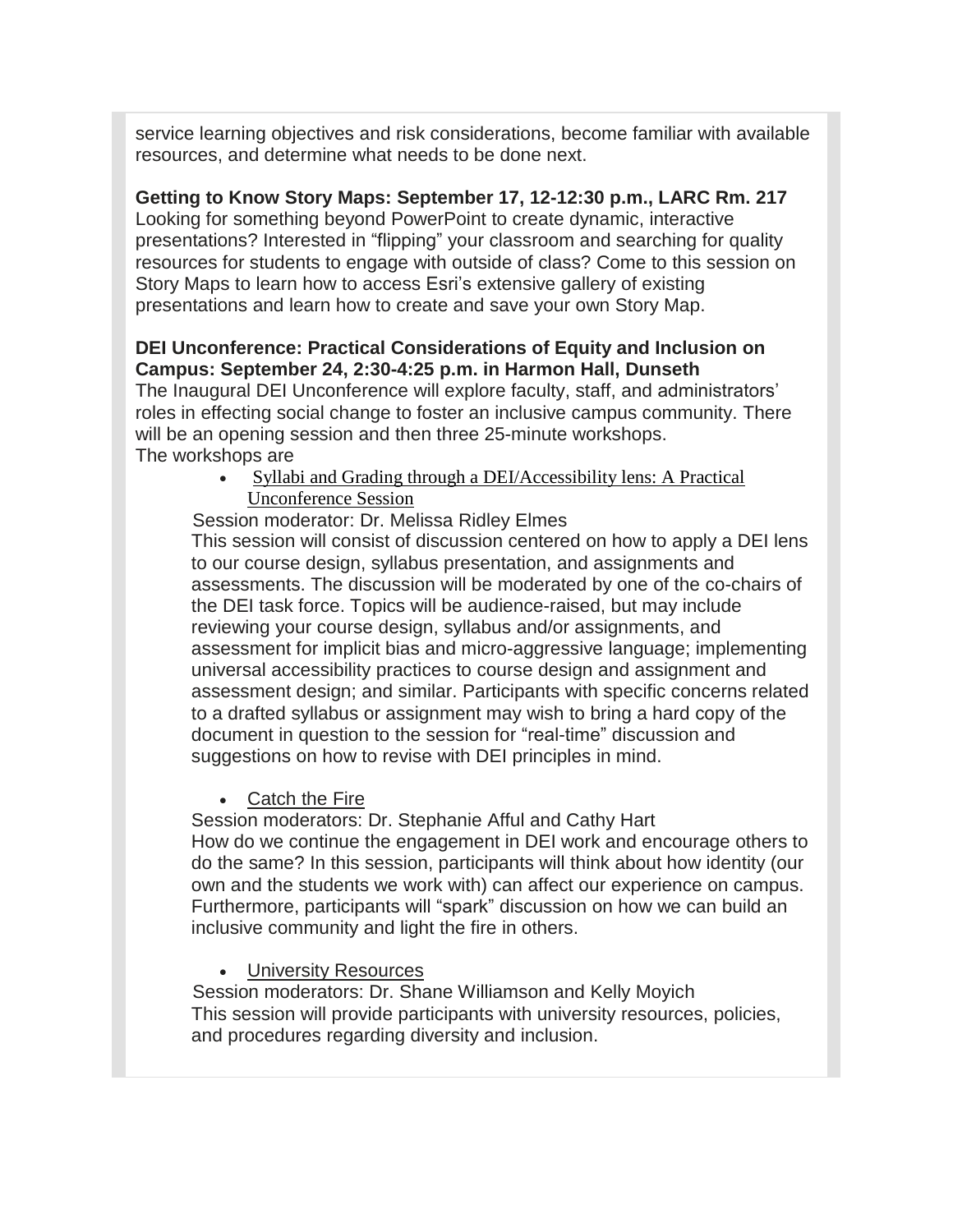#### **Lunch & Learn: Spanish Crash Course: September 26, 11 a.m. - 12 p.m., Evans Commons, Multipurpose Room**

Dr. Shenika Harris will teach basic introductory Spanish words, which will allow the participants to partake in a conversation in Spanish. Bring your lunch.

#### **Service Learning - Faulty and Staff Training Resources**

As a result of the Lindenwood Faculty Fellowship program, Dr. Julie Turner, professor and department chair of nonprofit administration, has created two primary sources of resources for faculty and staff interested in integrating service learning into coursework and degree planning: 1) Canvas Service Learning "course" resource; and 2) a series of training workshops related to service learning.

#### 1) Canvas Service Learning Course

By now, all Lindenwood faculty should have in their Canvas system an opportunity to accept or enroll this "course": Service Learning Resources. See below for image. Once that is done, faculty will have access to a wide range of resources including pedagogy, syllabi, forms to consider, etc., all with the intention of serving as an ongoing resource. If interested, please be sure to "accept" enrollment into this course.



#### 2) Service Learning Training Workshops

To assist faculty in addressing the most pressing issues and opportunities in infusing service learning, the following courses have been designed: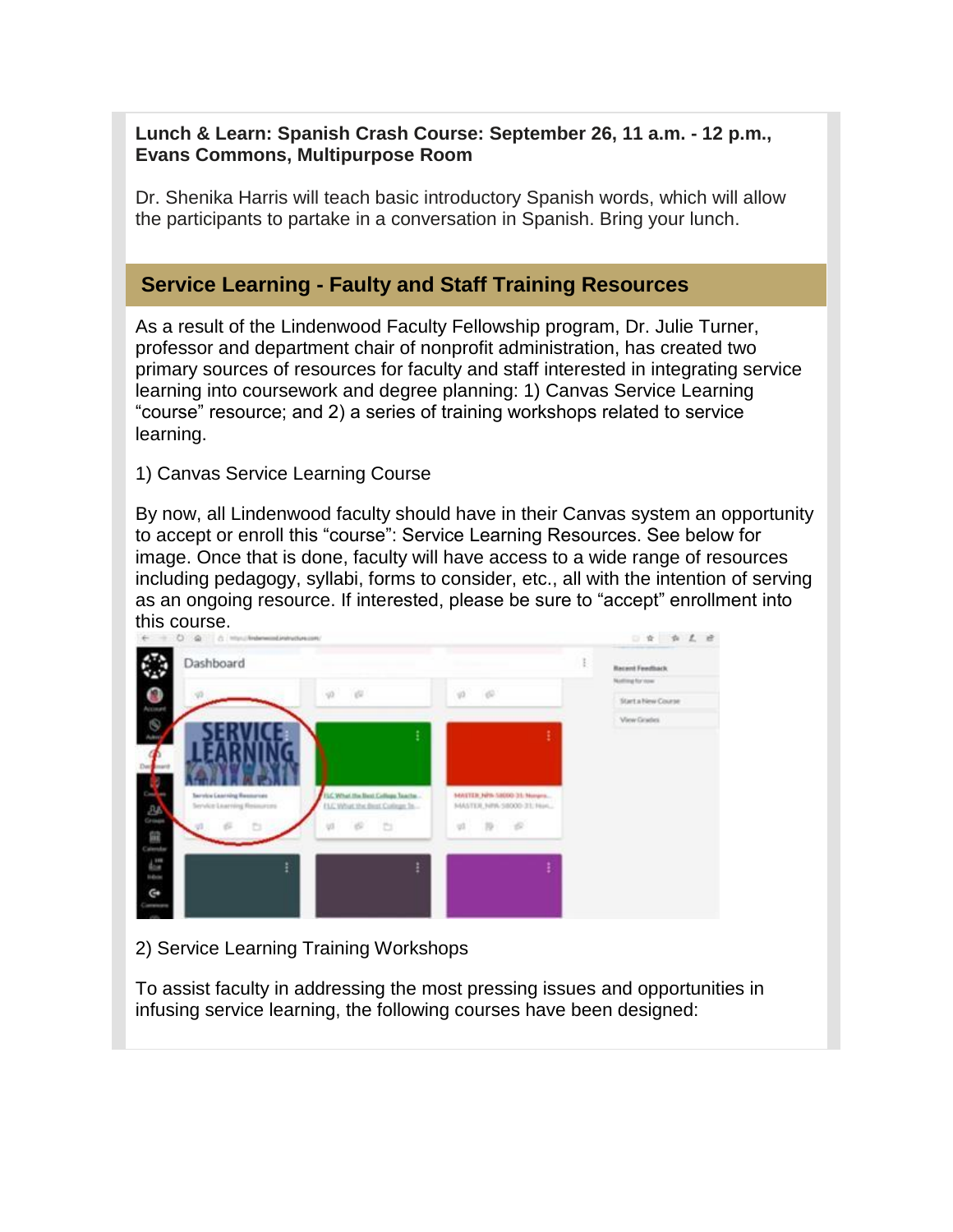| <b>Training</b><br><b>Title</b>                        | <b>Date</b>     | Time                 | <b>Course Description</b>                                                                                                                                                                                                                                                                                                                                                                                                                                                         |
|--------------------------------------------------------|-----------------|----------------------|-----------------------------------------------------------------------------------------------------------------------------------------------------------------------------------------------------------------------------------------------------------------------------------------------------------------------------------------------------------------------------------------------------------------------------------------------------------------------------------|
| Is Service<br>Learning Right<br>for Me?                | September<br>16 | Monday, 3-4:30       | Prior to adopting a service learning project in your course, it<br>is important to consider if service learning is an appropriate<br>pedagogical method for you. Learn how to take inventory of<br>your current and future course goals and objectives, develop<br>a service learning plan, evaluate service learning objectives,<br>risk considerations, become familiar with available resources,<br>and determine what needs to be done "next."                                |
| Service Learning<br>Course Design<br><b>Strategies</b> | October 21      | Monday, 3-4:30<br>pm | So, you've determined that integrated service learning into<br>your course makes sense. What next? Learn how to develop<br>a course syllabus utilizing service learning, structure<br>meaningful service learning activities and outcomes, and<br>articulate expectations with community partners and<br>students. Best practice examples will also be provided.                                                                                                                  |
| <b>Finding Service</b><br>Learning<br>Partners         | November<br>15  | Friday, 12-1:30      | Gain strategies on where to find the ideal partners for your<br>service learning projects. Extend knowledge on how to<br>devise an effective preparation timeline, partner outreach,<br>devising roles and responsibilities, communicating<br>expectations, documenting hours, and trouble-shooting<br>potential risks and issues. Pre-registration required to allow<br>time for facilitator to research prospective partners for<br>participants.                               |
| Service Learning<br>Assessment<br>Practices            | November<br>18  | Monday, 3-4:30<br>pm | Service learning works best when it complements and<br>enhances your course objectives. So, how do you create an<br>effective assessment process to produce evidence for both<br>your course and departmental needs? Gain insight on the<br>effective use of rubrics, designing "best practice"<br>assignments for students, creating partner evaluations,<br>overall quantitative and qualitative measures, and ensuring<br>and providing evidence toward meeting SLOs and ILOs. |

To support planning and preparation, interested faculty/staff will need to [pre](https://hes32-ctp.trendmicro.com/wis/clicktime/v1/query?url=https%3a%2f%2fcustapp.marketvolt.com%2flink%2fui6C5WfCUF%3fCM%3d1385157854%26X%3d70525052&umid=603f8ccd-f196-4242-9fe8-350f99f6d60a&auth=bc7ac43e330fa629f0cfb11786c85e83c10d06b8-e7921f86f88ea5d4de18712c515359381e4080b1)[register](https://hes32-ctp.trendmicro.com/wis/clicktime/v1/query?url=https%3a%2f%2fcustapp.marketvolt.com%2flink%2fui6C5WfCUF%3fCM%3d1385157854%26X%3d70525052&umid=603f8ccd-f196-4242-9fe8-350f99f6d60a&auth=bc7ac43e330fa629f0cfb11786c85e83c10d06b8-e7921f86f88ea5d4de18712c515359381e4080b1) for workshops of interest. Please note that the times in the online registration site are expressed in "military time," and all training sessions take place in LARC 0009.



Any additional questions can be forwarded to Julie Turner, [jturner@lindenwoo.edu;](mailto:jturner@lindenwoo.edu) 636-949-4652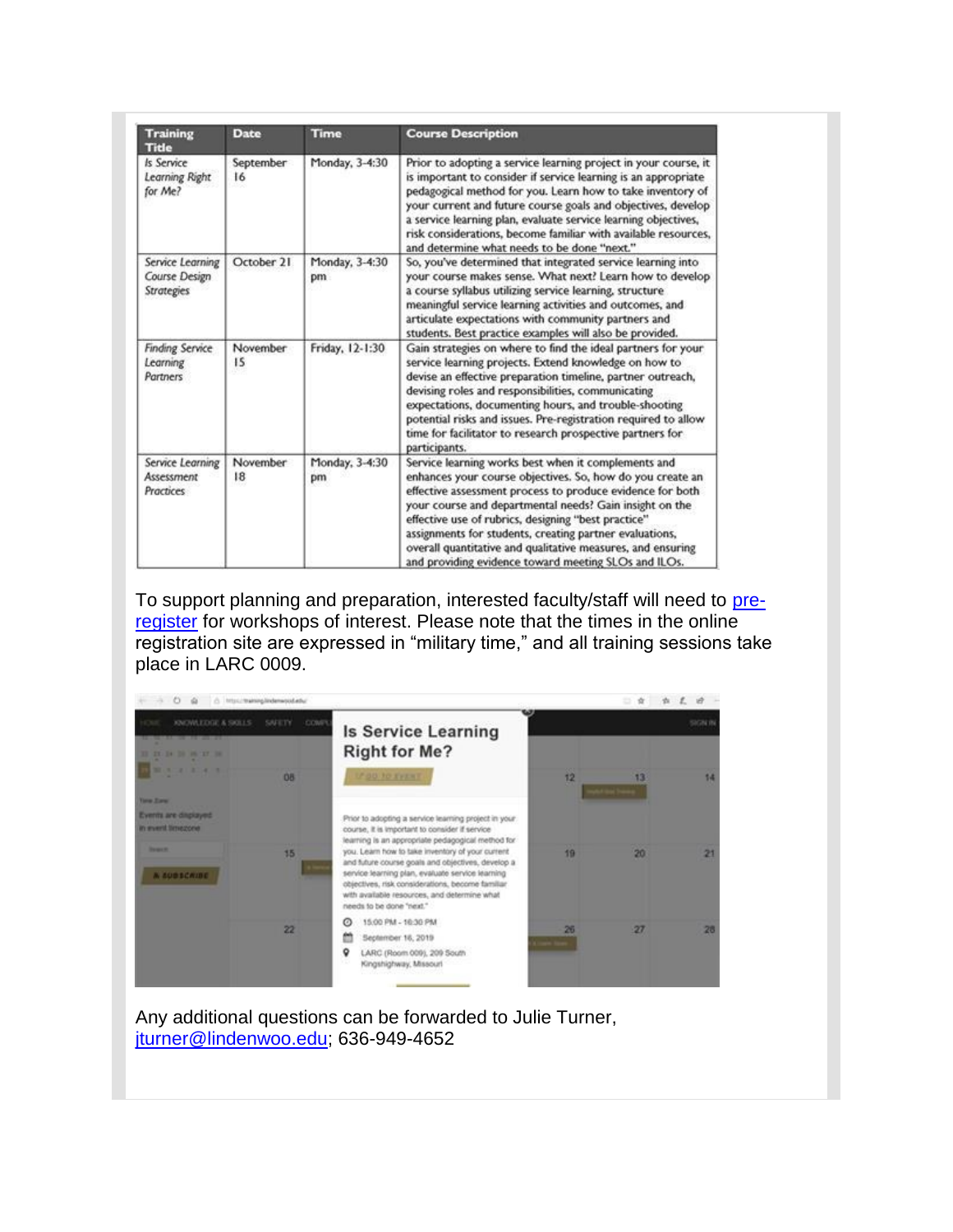

The Q2 team is thrilled to announce the Q2 Moments Campaign that that will kick off for the fall 2019 semester. The objective is to obtain 2000 Q2 moments by November 22, 2019. Submissions can come from all employees and students across the university. If we reach the 2,000 moment goal, all employees will be invited to a holiday luncheon in Evans Commons featuring turkey, dressing, and all of the fixings. Q2 moments can include examples of employees demonstrating Q2 service excellence; they can include new process developments that improve the student or employee experience, or they can illustrate faculty and/or staff going the extra mile for students, colleagues, and other Lindenwood constituents. Individuals can submit Q2 moments through the [Lindenwood Learning Academy webpage.](https://hes32-ctp.trendmicro.com/wis/clicktime/v1/query?url=https%3a%2f%2fcustapp.marketvolt.com%2flink%2fenFemLmAaX%3fCM%3d1385157854%26X%3d70525052&umid=603f8ccd-f196-4242-9fe8-350f99f6d60a&auth=bc7ac43e330fa629f0cfb11786c85e83c10d06b8-9a6abe4224ccc7294811226749fc6a31e15d9e21)

We are recognizing Dr. Brittany Neunuebell today. Please see the message below from some of her colleagues:

"Dr. Brittany Neunuebell has been so busy this week with all of our new students. She receives countless emails every day asking about schedules and changes, etc. and responds with nothing but a smile on her face and guides the students to the answers they need. And then she went out of her way to brighten the day of all of us who work around her by giving each of us some flowers with notes of encouragement. She has been a keen example of grace under pressure this week!"



Dr. Neunuebell, thank you for your Q2 spirit! People like you make Lindenwood an excellent place to work and we are grateful for the example you set for us!

-Q2 Team

**Implicit Bias Training - Workshops Sept. 13 & Oct. 16**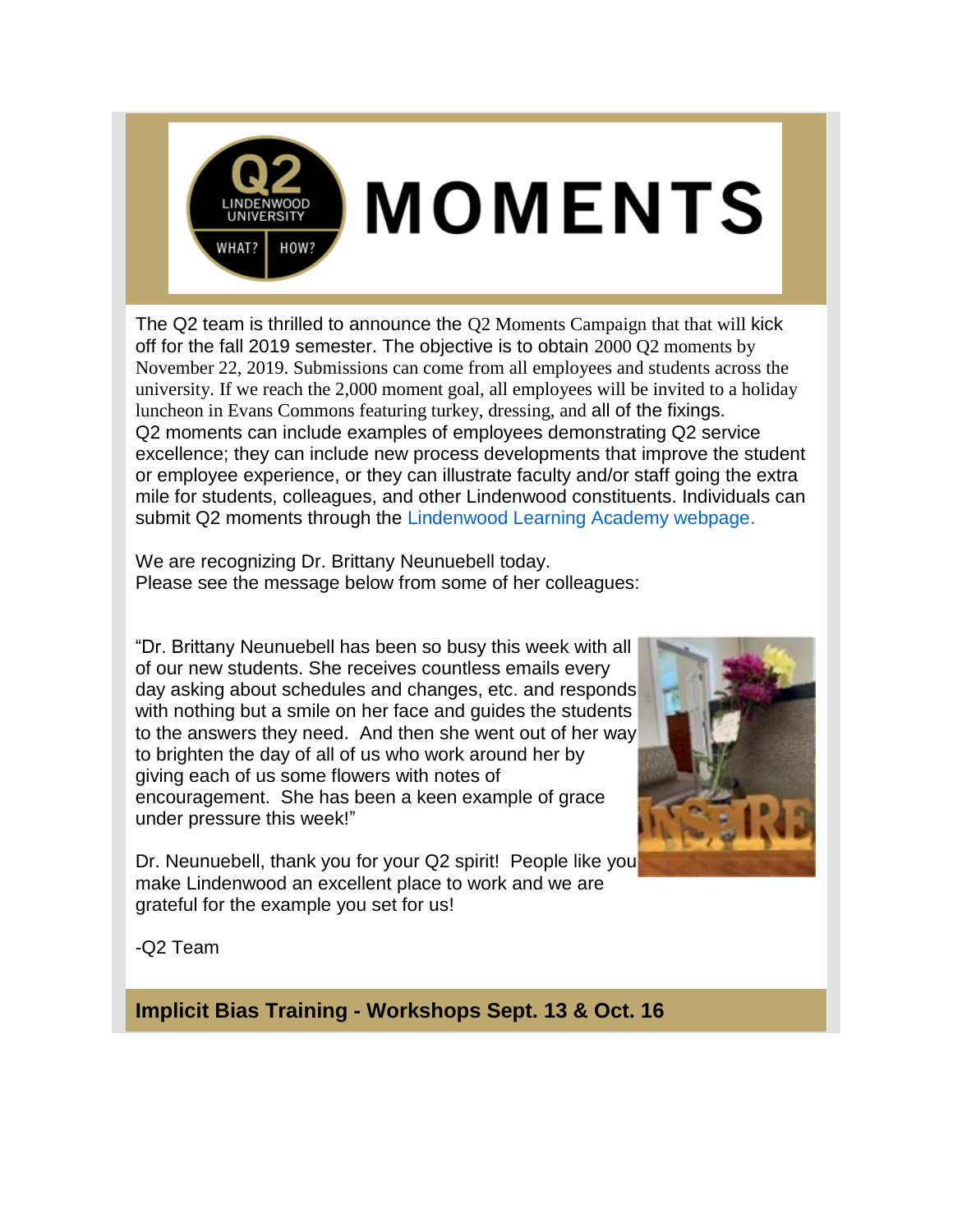# **Explorer IMPLICIT BIAS TRAINING**

**SEPT. 13** 9:00 A.M. - 11:00 A.M. **EVANS COMMONS, 3020** 

OR

### **OCT. 16** 2:30 P.M. - 4:30 P.M. **LARC 207**

This interactive workshop will define implicit bias, demonstrate common forms of implicit bias and the potential impact on the university community, provide resources on campus, and allow participants to examine their own assumptions and privileges.

Please RSVP because seating is limited. https://training.lindenwood.edu/





**Library Services' Hours**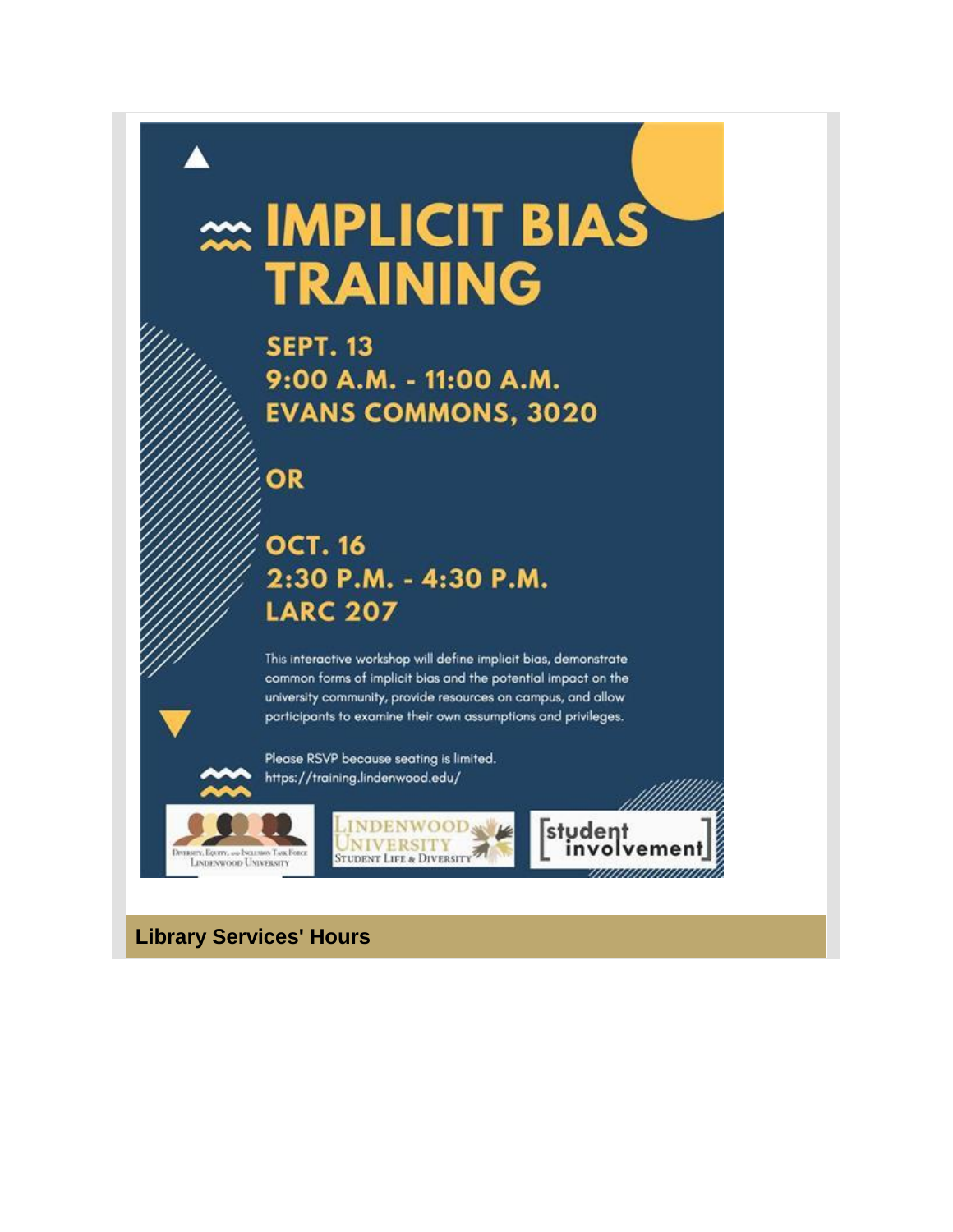|                                                                                   | <i><b>LIBRARY SERVICES' HOURS</b></i>                                                                                                                                                                                                                                                                  |
|-----------------------------------------------------------------------------------|--------------------------------------------------------------------------------------------------------------------------------------------------------------------------------------------------------------------------------------------------------------------------------------------------------|
| Sunday:<br>Monday:<br>Tuesday:<br>Wednesday:<br>Thursday:<br>Friday:<br>Saturday: | 2:00 p.m. - Midnight<br>7:30 a.m. - Midnight<br>7:30 a.m. - Midnight<br>7:30 a.m. - Midnight<br>7:30 a.m. - Midnight<br>7:30 a.m. - 5:00 p.m.<br>9:30 a.m. - 6:00 p.m.<br>LIBRARY HOURS ARE SUBJECT TO CHANGE DUE TO HOLIDAYS AND ACADEMIC BREAKS<br>LINDENWO<br><b>REAL EXPERIENCE. REAL SUCCESS.</b> |
| <b>Upcoming Events and Deadlines</b><br>in the lobby will follow.                 | Sept. 5 - Fall All-Staff Meeting, Scheidegger Center's Lindenwood Theater,<br>2:30-4 p.m. Staff members are encouraged to attend. A catered reception                                                                                                                                                  |
|                                                                                   | Sept. 5 - Lindenwood Art and Design Faculty Exhibition Opening<br>Reception and Gallery Talk, Boyle Family Gallery, 6-8 p.m.                                                                                                                                                                           |
| will be offering a 50% discount on tickets.                                       | Sept. 6 - Jon Dorenbos - Magic, Comedy, & Inspiration, Lindenwood<br>Theater, 8 p.m. To welcome back faculty and staff, the Scheidegger Center                                                                                                                                                         |
|                                                                                   | Sept. 6 - Men's Soccer vs. Christian Brothers, Hunter Stadium, 7:30 p.m.                                                                                                                                                                                                                               |